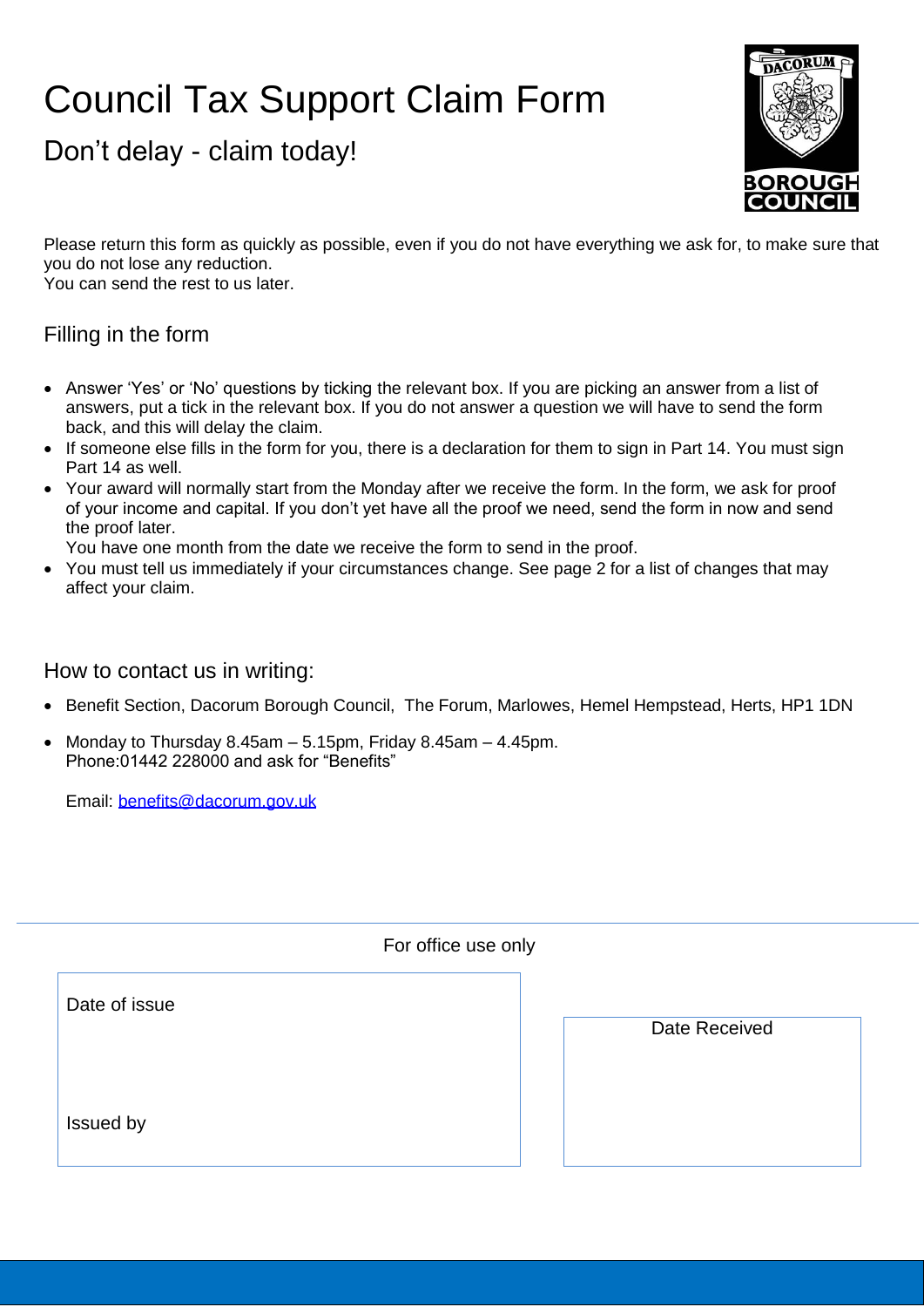# **Notes for filling in the claim form**

#### **About this form**

This Council Tax Support claim form has been specially designed to be easy to fill in. It is long, but we have to ask a lot of questions to make sure that everyone who claims gets the right amount of reduction. You may not have to fill in all parts of the form, but you must fill in any part that is relevant to you. Every part starts with a question to help you decide if you need to fill in that part.

#### **Second Adult Rebate**

Second Adult Rebate is Council Tax Support you can get if you are a pensioner, share your home with someone who is not your partner, is on a low income, is 18 or over, and does not pay you rent. If you are claiming Second Adult Rebate, only fill in Parts 1, 3, 12, 13 and 14.

#### **Evidence**

We need to see evidence of some of the things you tell us about. The checklist at the end of the form will help you. If you are not sure if we need to see evidence of something, get in touch with us. We will tell you what we need to see. We cannot award your reduction until we have seen the evidence we have asked for.

#### **How we collect and use information**

We will use the information you give in this form, and in any supporting evidence you send us, to process your claim for Council Tax Support.

We may pass the information to other agencies or organisations such as the Department for Work and Pensions and HM Revenue and Customs, as allowed by law. We may check information you have provided, or information about you that someone else has provided, with other information we hold. We may also get information about you from certain third parties, or give them information, to:

- make sure the information is accurate; and
- prevent or detect crime; and
- protect public funds.

These third parties include government departments, local authorities and private-sector companies such as banks and organisations that may lend you money.

We will not give information about you to anyone else, or use information about you for other purposes, unless the law allows us to.

The Council is the data controller for the purposes of General Data Protection Regulations/ UK Data Protection Bill. If you want to know more about what information we have about you, or the way we use it, please visit www.dacorum.gov.uk/privacypolicies

**Changes you must tell us about** Tell the Council's Benefit Department straight away if;

- any of your children leave school or leave home; or
- anyone moves in or out of your home (including lodgers, joint tenants and subtenants); or
- your income or the income of anyone living with you, including benefits, changes; or
- your capital, savings or investments change; or
- you or anyone living with you becomes a student; goes on a Youth Training Scheme; goes into hospital or a nursing home; goes into prison; or gets, changes or leaves a job; or
- you or your partner are going to be away from home for more than a month; or
- you receive any decision from the Home Office; or
- anything you have told us about changes; or
- you move house; or
- you or any one in your household receives or ceases to receive DLA or PIP.

If you don't tell us about these changes, you may lose a reduction you are entitled to or you may receive too much reduction and have to pay the Council Tax back.

You must make sure that you tell us about these changes. Don't rely on someone else to pass on the message. **It is an offence not to tell us about any change of circumstance that affects your award. We may take court action against you. If we pay you too much support, in most cases, you will have to pay it back.**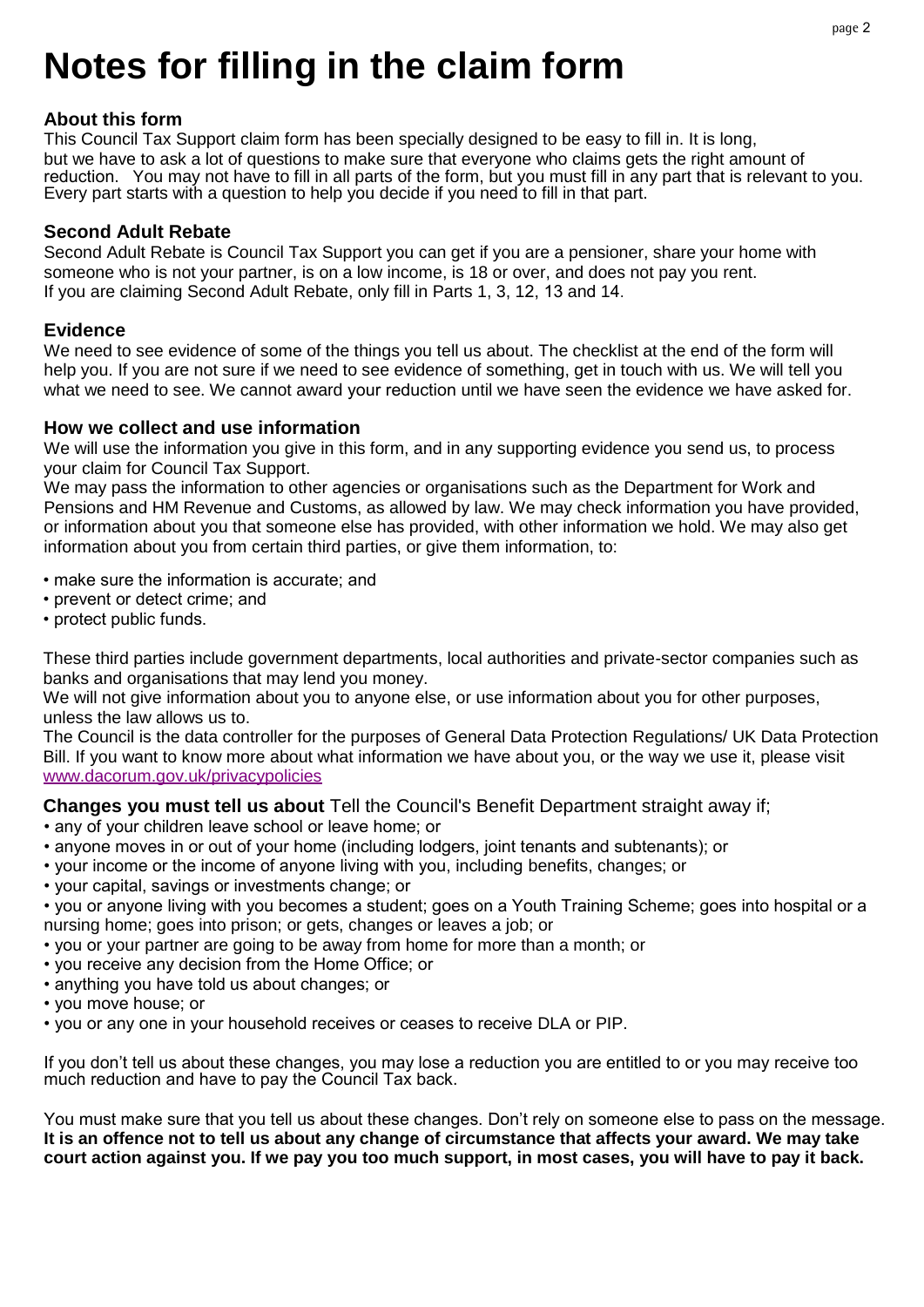## Council Tax Support Claim Form

## **Part 1 About you and your partner**

| Do you have a partner who<br>normally lives with you?<br>A partner means a person you<br>are married to or have a civil<br>partnership with, or a person you<br>live with as if you were their<br>husband, wife or civil partner.<br>(A civil partnership is a formal<br>arrangement that gives same sex<br>partners the same legal status as<br>a married couple.) Even if your<br>partner only comes home at | <b>No</b><br>Yes           | If you have a partner, you must answer all the questions about |         |                         |                  |
|----------------------------------------------------------------------------------------------------------------------------------------------------------------------------------------------------------------------------------------------------------------------------------------------------------------------------------------------------------------------------------------------------------------|----------------------------|----------------------------------------------------------------|---------|-------------------------|------------------|
| weekends, or part of the week,<br>you must include them                                                                                                                                                                                                                                                                                                                                                        | them, as well as yourself. | You                                                            |         | Your partner            |                  |
| Surname or family name                                                                                                                                                                                                                                                                                                                                                                                         |                            |                                                                |         |                         |                  |
| First name(s)                                                                                                                                                                                                                                                                                                                                                                                                  |                            |                                                                |         |                         |                  |
| Any other surnames or family<br>names you have used, such as<br>before marriage or in a<br>previous marriage                                                                                                                                                                                                                                                                                                   |                            |                                                                |         |                         |                  |
| Title (Mr, Mrs, Ms and so on)                                                                                                                                                                                                                                                                                                                                                                                  |                            |                                                                |         |                         |                  |
| <b>Address</b><br>Do not tell us your partner's<br>address if it is the same as yours.                                                                                                                                                                                                                                                                                                                         |                            |                                                                |         |                         |                  |
| What date did you move in to<br>this address? (first spent the<br>night there)                                                                                                                                                                                                                                                                                                                                 |                            |                                                                |         |                         |                  |
| Your daytime phone number<br>You do not have to tell us this,<br>but it may help us to deal with<br>your claim more quickly.                                                                                                                                                                                                                                                                                   |                            |                                                                |         |                         |                  |
| What is this number?<br>Please tick.                                                                                                                                                                                                                                                                                                                                                                           | Work  <br>Home             | Mobile Fextphone                                               |         | Home   Work  <br>Mobile | <b>Textphone</b> |
| E-mail address<br>We want to deal with your claim<br>as quickly as we can and if we<br>have your e-mail address we may<br>contact you this way.                                                                                                                                                                                                                                                                |                            |                                                                |         |                         |                  |
| Date of birth                                                                                                                                                                                                                                                                                                                                                                                                  |                            |                                                                |         |                         |                  |
| National Insurance number<br>You can find this on payslips or                                                                                                                                                                                                                                                                                                                                                  | Letters<br>Numbers         | Letter                                                         | Letters | Numbers                 | Letter           |

**letters from Department of Works and Pensions or the** If you do not have a National Insurance number, or cannot find it, tick this box. Cannot find it, tick this box.

ı

**tax office.**

| them, as well as yourself.<br>You | Your partner                                                        |
|-----------------------------------|---------------------------------------------------------------------|
|                                   |                                                                     |
|                                   |                                                                     |
|                                   |                                                                     |
|                                   |                                                                     |
|                                   |                                                                     |
|                                   |                                                                     |
|                                   |                                                                     |
|                                   |                                                                     |
|                                   |                                                                     |
|                                   |                                                                     |
|                                   |                                                                     |
|                                   |                                                                     |
|                                   |                                                                     |
|                                   |                                                                     |
|                                   | Home   Work   Mobile   Textphone   Home   Work   Mobile   Textphone |
|                                   |                                                                     |
|                                   |                                                                     |
|                                   |                                                                     |

If your partner does not have a National Insurance number, or

page 3

We must see evidence of you and your partner's identity and National Insurance number. Read the checklist in part 15.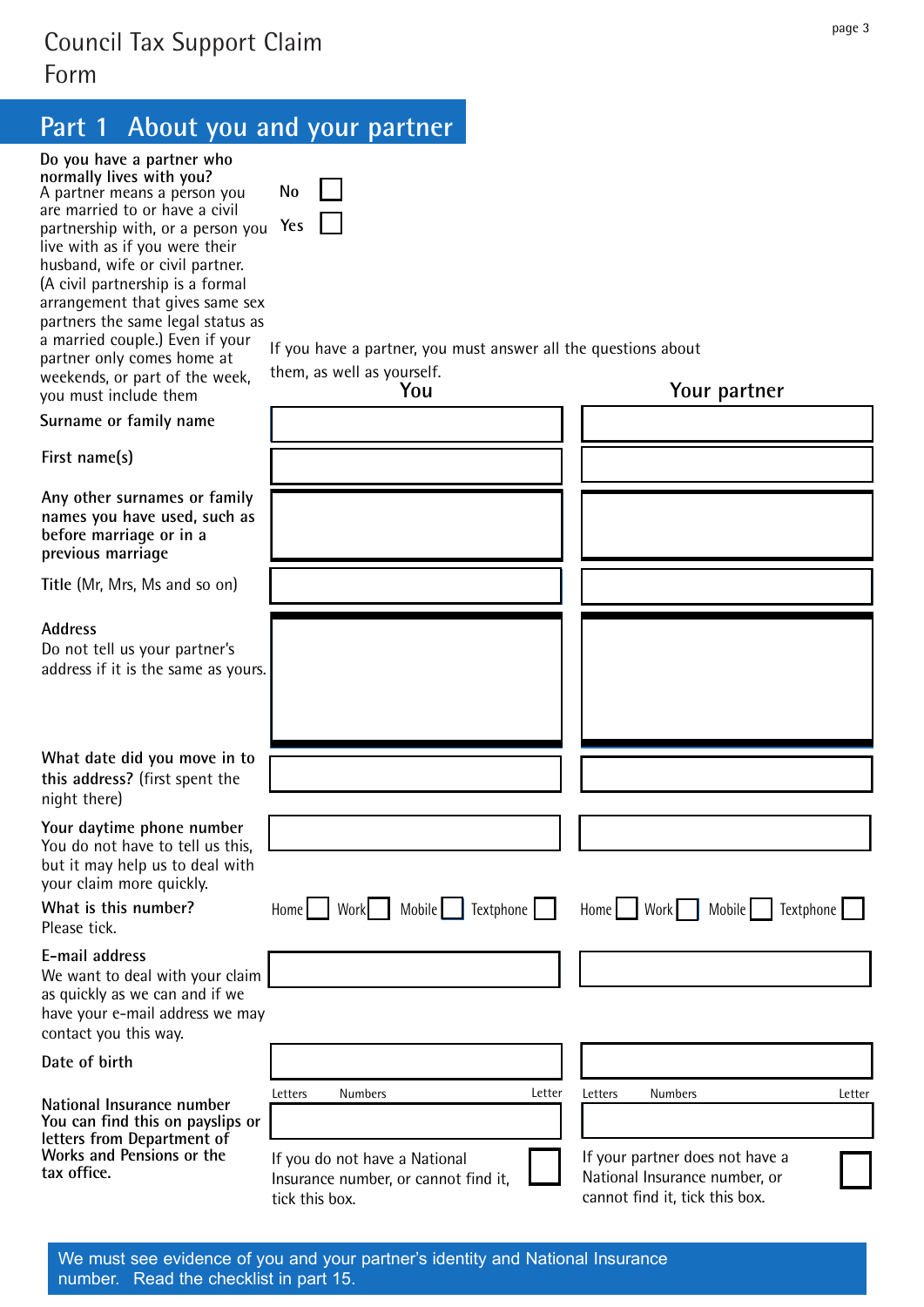# Part 1 About you and your partner – continued

| Are you living away from                                                                                                                                                                                                         | No                                                                                       |
|----------------------------------------------------------------------------------------------------------------------------------------------------------------------------------------------------------------------------------|------------------------------------------------------------------------------------------|
| home at the moment?                                                                                                                                                                                                              | Tell us why you are not living at home.<br>Yes                                           |
|                                                                                                                                                                                                                                  |                                                                                          |
|                                                                                                                                                                                                                                  | When do you expect to go back home?<br>When did you last live at home?                   |
|                                                                                                                                                                                                                                  |                                                                                          |
|                                                                                                                                                                                                                                  | Tell us the address where you are living at the moment.                                  |
|                                                                                                                                                                                                                                  | If your home has been sublet, tell us who lives there now.                               |
|                                                                                                                                                                                                                                  |                                                                                          |
| Have you or your partner<br>claimed Council Tax Support,                                                                                                                                                                         | You<br>Your partner<br><b>No</b><br>No                                                   |
| <b>Housing Benefit or Council</b><br>Tax Benefit before?                                                                                                                                                                         | When did you claim?<br>When did they claim?<br>Yes<br>Yes                                |
|                                                                                                                                                                                                                                  |                                                                                          |
|                                                                                                                                                                                                                                  | Which council did they claim from?<br>Which council did you claim from?                  |
|                                                                                                                                                                                                                                  | What name did they claim in?<br>What name did you claim in?                              |
|                                                                                                                                                                                                                                  |                                                                                          |
|                                                                                                                                                                                                                                  | What address did they claim for?<br>What address did you claim for?                      |
|                                                                                                                                                                                                                                  |                                                                                          |
|                                                                                                                                                                                                                                  |                                                                                          |
| If you have moved home in<br>the last 12 months, tell us<br>your last address.                                                                                                                                                   |                                                                                          |
| Were you the home owner,                                                                                                                                                                                                         |                                                                                          |
| a private tenant, a council<br>tenant or a boarder at this<br>address?                                                                                                                                                           |                                                                                          |
| Have you or your partner<br>come to live in England,<br>Northern Ireland, Scotland,                                                                                                                                              | <b>No</b><br>No                                                                          |
| Wales, the Republic of Ireland,<br>the Channel Islands or the Isle<br>of Man in the last 2 years?                                                                                                                                | We will write to<br>We will write to<br>Yes<br>Yes<br>you about this.<br>you about this. |
| What is your nationality?                                                                                                                                                                                                        |                                                                                          |
| If your nationality is not<br>British, on what date did<br>you settle in the UK (please<br>don't include times when you've<br>been on holiday outside of the UK)?<br>The UK is England, Northern Ireland,<br>Scotland and Wales. |                                                                                          |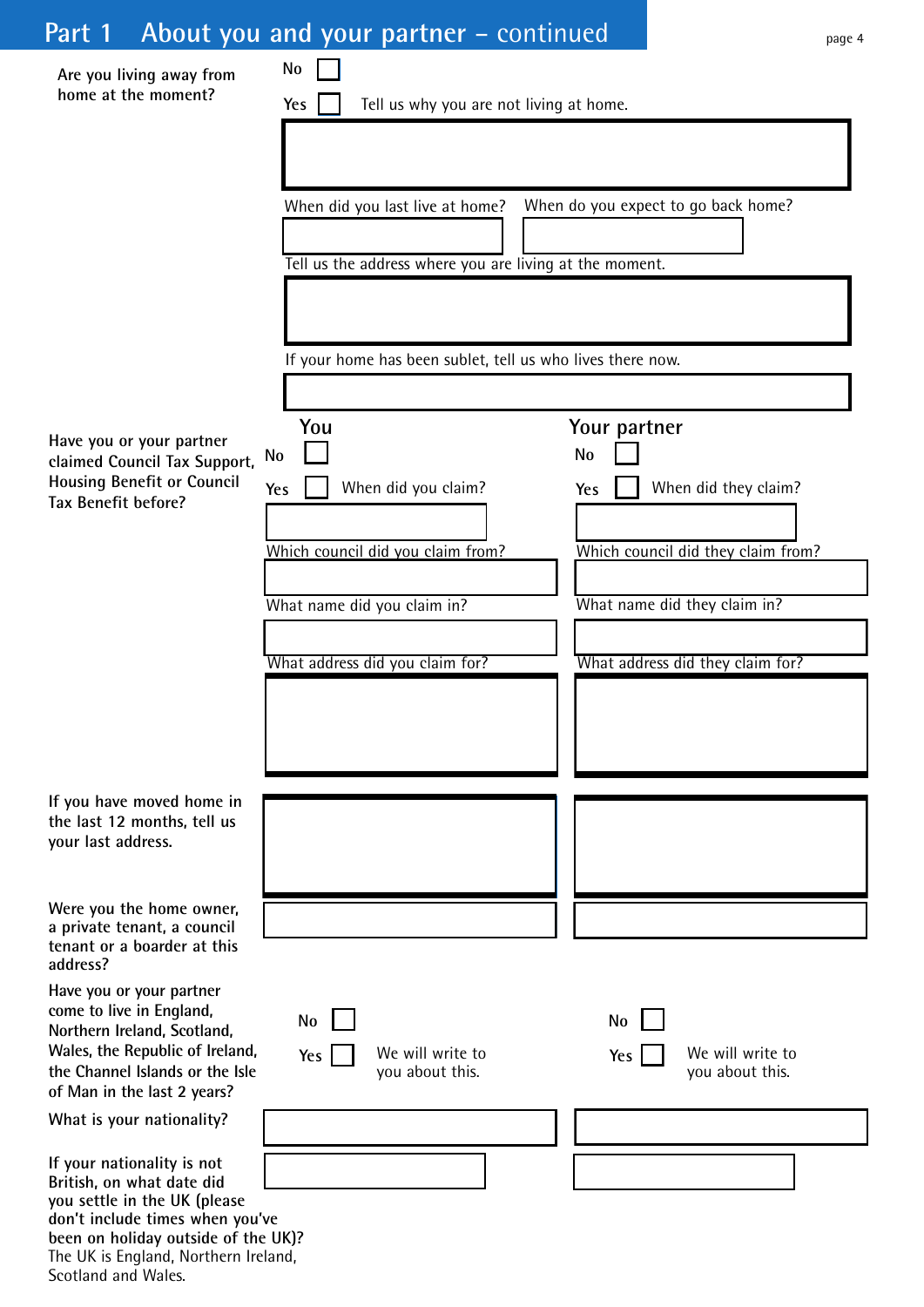# Part 1 About you and your partner – continued

|                                                                                                                                                                            | You                                  |           | Your partner                          |
|----------------------------------------------------------------------------------------------------------------------------------------------------------------------------|--------------------------------------|-----------|---------------------------------------|
| Are you or your partner in                                                                                                                                                 | <b>No</b>                            | <b>No</b> |                                       |
| hospital at the moment?                                                                                                                                                    | When did you go in?<br>Yes           |           | When did they go in?                  |
|                                                                                                                                                                            |                                      | Yes       |                                       |
|                                                                                                                                                                            | When will you come out               |           | When will they come out               |
|                                                                                                                                                                            | (if you know this)?                  |           | (if they know this)?                  |
|                                                                                                                                                                            |                                      |           |                                       |
| Do you or your partner get<br><b>Disability Living Allowance?</b>                                                                                                          | No<br>Yes                            | No        | Yes                                   |
| Do you or your partner get<br>Personal Independence<br>Payment?                                                                                                            | No<br>Yes                            | No        | Yes                                   |
| Do you or your partner get<br><b>Attendance Allowance?</b>                                                                                                                 | No<br>Yes                            | No        | Yes                                   |
| Does anyone get Carer's<br>Allowance for looking<br>after you or your partner? (If anyone claims Carer's Allowance for looking after you in the future please let us know) | No<br>Yes                            | <b>No</b> | Yes                                   |
| Have you or your partner ever<br>claimed Carer's Allowance?<br>Still tick 'Yes' if you claimed but<br>were not paid any money.                                             | <b>No</b><br><b>Yes</b>              | No        | Yes                                   |
| Do you or your partner have<br>a vehicle from a mobility<br>scheme?                                                                                                        | No<br>Yes                            | No        | Yes                                   |
| Are you or your partner a                                                                                                                                                  | No<br>Yes                            | <b>No</b> | Yes                                   |
| student?                                                                                                                                                                   | Do you study full time or part time? |           | Do they study full time or part time? |
| Tick if you or your partner are:                                                                                                                                           | Full time<br>Part time               | Full time | Part time                             |
| • an apprentice                                                                                                                                                            |                                      |           |                                       |
| • on youth training                                                                                                                                                        |                                      |           |                                       |
| • in legal custody<br>• severely mentally impaired                                                                                                                         |                                      |           |                                       |
| • registered blind                                                                                                                                                         |                                      |           |                                       |
| · long-term sick or disabled                                                                                                                                               |                                      |           |                                       |
| Is anyone in the household<br>pregnant?<br>If 'Yes', who?                                                                                                                  | No<br><b>Yes</b>                     | Due Date  |                                       |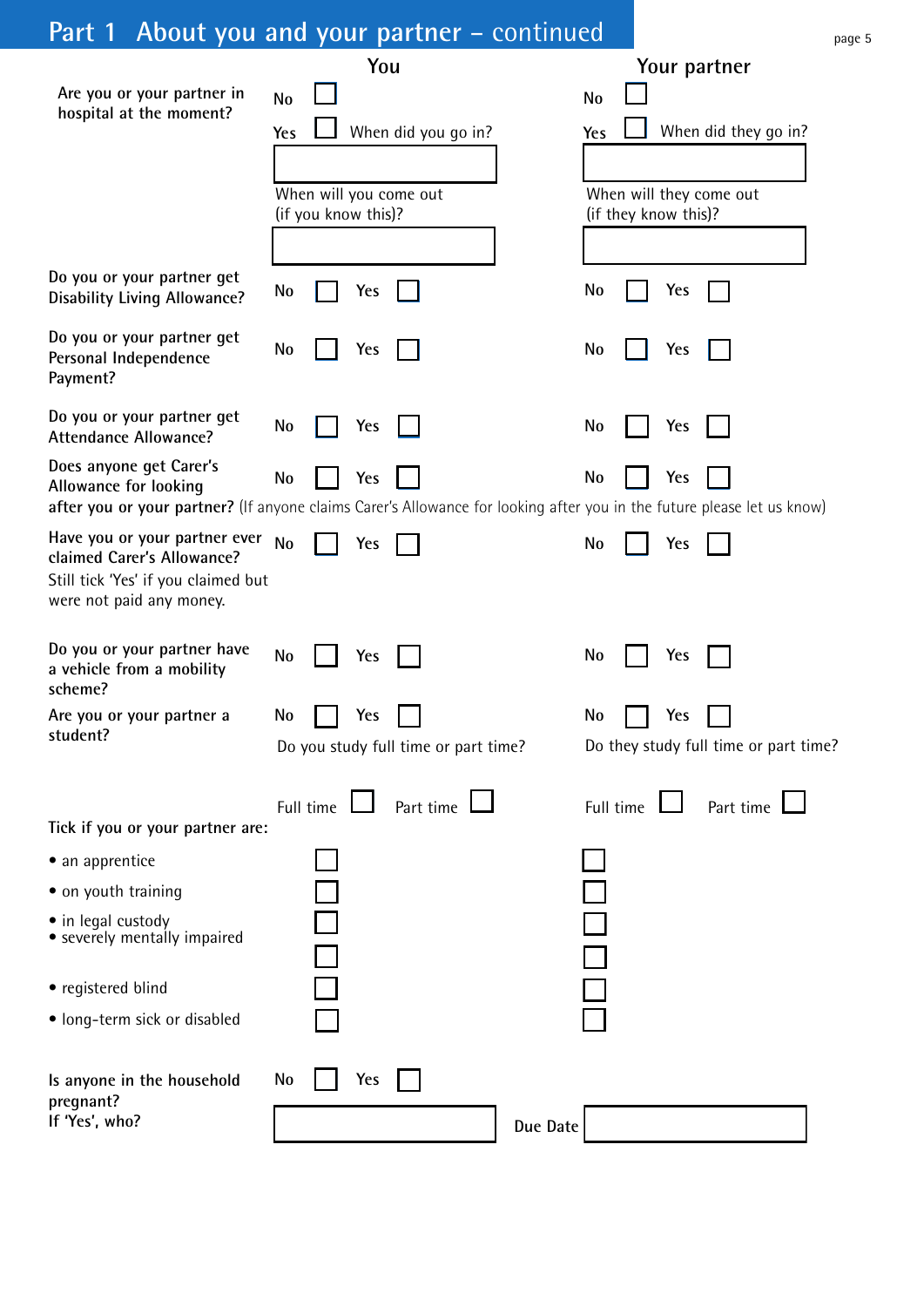**Are there any children in your household?** By children we mean under 16 or aged 16 to 20 and in full-time education or approved training.

**partner**

**child?**

 $N<sub>0</sub>$   $\Box$  Go to Part 3.

Yes **If** there are more than 4 children, send us the details in an email.

**First child Second child Third child Fourth child**  $N_0$   $\Box$   $Y$ es  $\Box$   $N_0$   $\Box$   $Y$ es  $\Box$   $Y_{\text{es}}$   $\Box$   $Y_{\text{es}}$   $\Box$   $Y_{\text{es}}$   $\Box$  $\Box$  **Yes**  $\Box$  **No**  $\Box$  **Yes**  $\Box$  **No**  $\Box$  **Yes**  $\Box$ **No No No No Yes Yes Yes Yes** If yes, please tell us the If yes, please tell us the If yes, please tell us the If yes, please tell us the name and registration name and registration name and registration ame and registration name and registration name and registration number of the childcare number of the childcare number of the childcare number of the childcare number of the childcare number or provider.<br>
provider provider provider. provider. provider. provider. provider. How much do you pay a week? How much do you pay a week? How much do you pay a week? **No No No No Yes Yes Yes Yes** How much do you pay a week? **£ £ £ Surname or family name First name(s) Date of birth What is the child's sex? The child's relationship to you The child's relationship to your Usual address if different from yours Child Benefit number Who gets the Child Benefit for them? Does the child get Disability Living Allowance? Is the child registered blind? No Does this child get Do you pay a registered childminder, nursery or after-school club any childminding costs for this Personal Independent Payment?**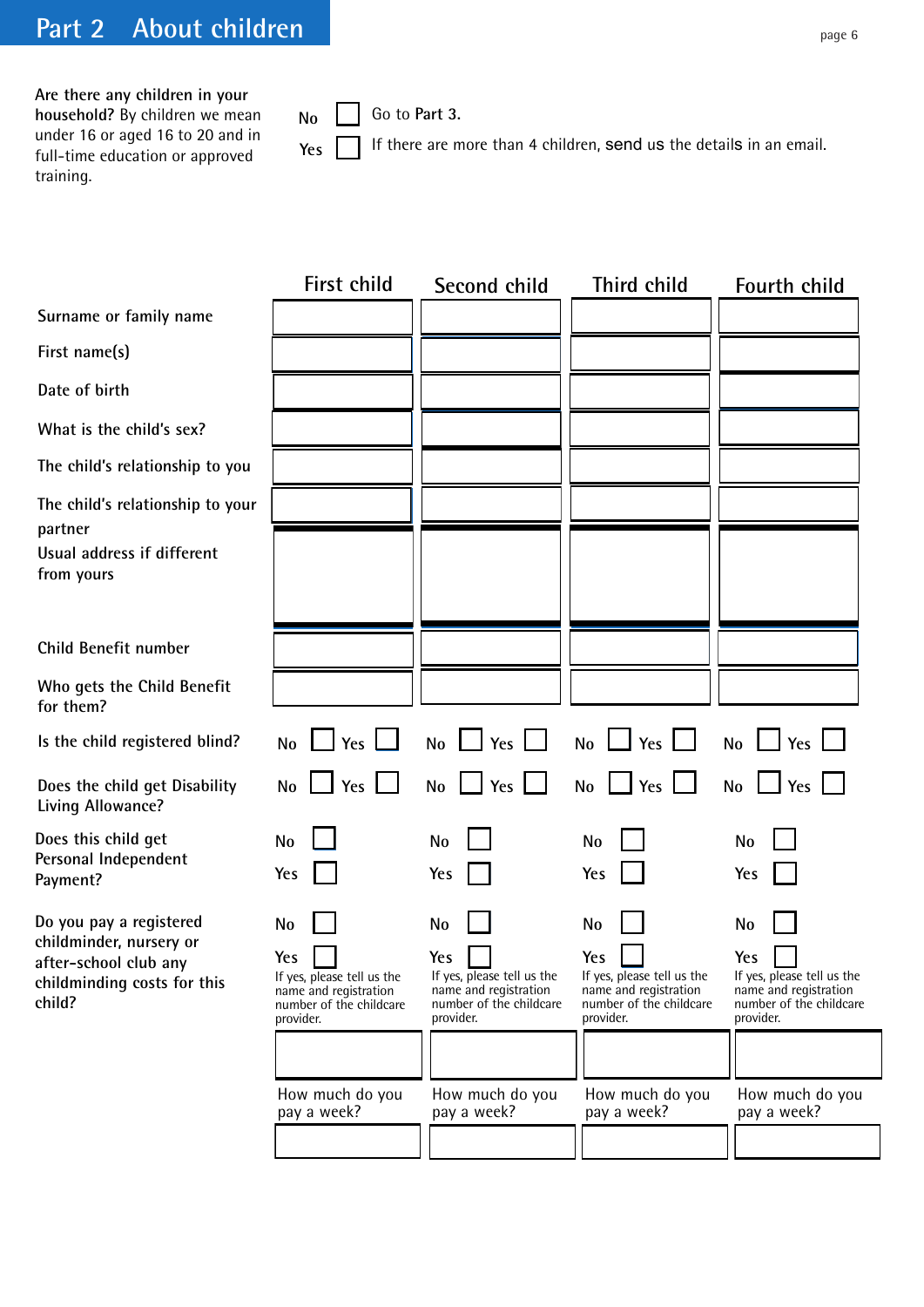## **Part 3 About other people who live with you**

**Yes**

**Do any adults usually live with No you and any partner you have?**

Go to **Part 4.**

Answer all questions in this section.

By adults we mean people over 16 who nobody gets Child Benefit for. Do not tell us about people who just share a hall, bathroom or toilet with you. If you want to tell us about more than 3 people, tell us in an email.

|                                                                                                                                                                                                 | First person                                                                                   | Second person                                                                                  | Third person                                                                                   |
|-------------------------------------------------------------------------------------------------------------------------------------------------------------------------------------------------|------------------------------------------------------------------------------------------------|------------------------------------------------------------------------------------------------|------------------------------------------------------------------------------------------------|
| Surname or family name                                                                                                                                                                          |                                                                                                |                                                                                                |                                                                                                |
| Other names                                                                                                                                                                                     |                                                                                                |                                                                                                |                                                                                                |
| Date of birth                                                                                                                                                                                   |                                                                                                |                                                                                                |                                                                                                |
| <b>National Insurance Number</b>                                                                                                                                                                |                                                                                                |                                                                                                |                                                                                                |
| Their relationship to you or<br>your partner Some examples are<br>aunt, brother, daughter, father, grandson, grandmother, stepdaughter, joint tenant, joint owner, subtenant, lodger or friend. |                                                                                                |                                                                                                |                                                                                                |
| When did they move in?                                                                                                                                                                          |                                                                                                |                                                                                                |                                                                                                |
| Do they receive any<br><b>State Benefits?</b>                                                                                                                                                   | <b>No</b><br>Tell us which.<br>Yes                                                             | <b>No</b><br>Yes<br>Tell us which.                                                             | No<br>Tell us which.<br>Yes                                                                    |
| Do they normally work?                                                                                                                                                                          | <b>No</b><br>Yes<br>Please tell us their<br>gross earnings and<br>number of hours<br>they work | <b>No</b><br>Yes<br>Please tell us their<br>gross earnings and<br>number of hours<br>they work | <b>No</b><br>Yes<br>Please tell us their<br>gross earnings and<br>number of hours<br>they work |
| Are they a full-time student,<br>a student nurse, a care<br>worker, an apprentice or on<br>youth training?                                                                                      | <b>No</b><br>Tell us which.<br>Yes                                                             | <b>No</b><br>Yes<br>Tell us which.                                                             | No <sub>1</sub><br>Yes<br>Tell us which.                                                       |
| Are they severely<br>mentally impaired?                                                                                                                                                         | <b>No</b><br>Yes                                                                               | No<br>Yes                                                                                      | <b>No</b><br>Yes                                                                               |
| Are they in legal custody<br>at the moment?                                                                                                                                                     | <b>No</b><br>When are they<br>Yes<br>expected to be<br>released?                               | No<br>When are they<br>Yes<br>expected to be<br>released?                                      | No<br>Yes<br>When are they<br>expected to be<br>released?                                      |
| Are they in hospital<br>at the moment?                                                                                                                                                          | No<br>When did they<br>Yes<br>go in?                                                           | <b>No</b><br>Yes<br>When did they<br>go in?                                                    | No<br>Yes<br>When did they<br>go in?                                                           |
| Are any of the people who                                                                                                                                                                       | When will they come out<br>(if you know this)?<br><b>No</b>                                    | When will they come out<br>(if you know this)?                                                 | When will they come out<br>(if you know this)?                                                 |
| live with you married to<br>each other, civil partners<br>of each other, or living<br>together as if they are<br>married or civil partners?                                                     | Tell us their names.<br>Yes<br>And                                                             | is the<br>partner of<br>is the<br>partner of                                                   |                                                                                                |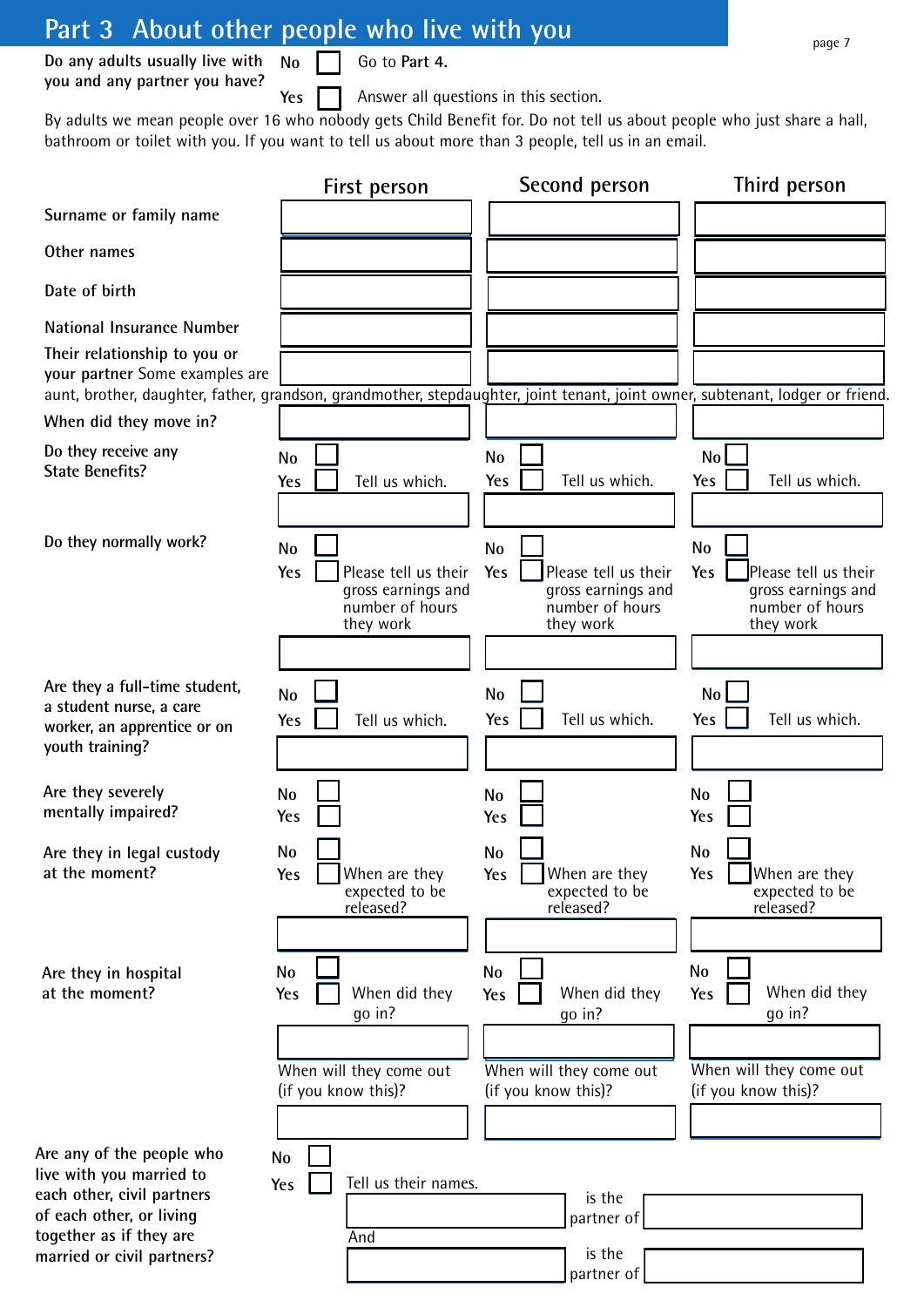#### Part 4 About Universal Credit, Income Support, Jobseeker's Allowance, Pension Credit and Employment and Support **Allowance**

| Are you or your partner getting<br>Universal Credit, Income Support,<br>Jobseeker's Allowance, Pension<br>Credit or Employment and<br>Support Allowance at the<br>moment?                          | You<br>No<br>Yes<br>When did you start<br>qetting it?                                                                                                                                                                   | Your partner<br>No<br>Yes<br>When did they start<br>qetting it?    |
|----------------------------------------------------------------------------------------------------------------------------------------------------------------------------------------------------|-------------------------------------------------------------------------------------------------------------------------------------------------------------------------------------------------------------------------|--------------------------------------------------------------------|
| Are you or your partner still<br>waiting to hear about a claim<br>for Universal Credit, Income<br>Support, Jobseeker's Allowance,<br><b>Pension Credit or Employment</b><br>and Support Allowance? | No<br>Yes<br>When did you claim?                                                                                                                                                                                        | No<br>Yes<br>When did they claim?                                  |
| Part 5                                                                                                                                                                                             | About benefits, tax credits and state pensions                                                                                                                                                                          |                                                                    |
| any that you or your partner are getting now or have claimed.                                                                                                                                      | Are you or your partner getting any of the benefits or credits listed<br>below, or are you waiting to hear about benefits or credits you have<br>claimed? Read the list of benefits and credits below and tell us about | No<br>Go to Part 6.<br>Tell us about the benefits<br>Yes<br>below. |
|                                                                                                                                                                                                    | You                                                                                                                                                                                                                     | Your partner                                                       |
| <b>Pensions</b>                                                                                                                                                                                    | Yes<br>How much<br>do you get?                                                                                                                                                                                          | Yes<br>How much<br>do they get?                                    |
|                                                                                                                                                                                                    |                                                                                                                                                                                                                         |                                                                    |

|                                                                             |                |  | ---- 1 |
|-----------------------------------------------------------------------------|----------------|--|--------|
| <b>State Retirement Pension</b>                                             |                |  |        |
| Pension Credit (Savings Credit)                                             | Г              |  |        |
| Widow's Allowance or<br><b>Bereavement Allowance</b>                        |                |  |        |
| <b>Widowed Parent's Allowance</b><br>or Widow's Pension                     |                |  |        |
| War Widow's or War<br>Dependant's Pension                                   |                |  |        |
| War Disablement Pension                                                     |                |  |        |
| Industrial Injury/Disablement<br>Pension                                    | h.             |  |        |
| <b>Exceptionally Severe</b><br>Disablement Allowance                        |                |  |        |
| <b>Benefits and Allowances</b>                                              |                |  |        |
| Contribution-based Job<br>Seeker's Allowance                                |                |  |        |
| Child Tax Credit                                                            |                |  |        |
| Working Tax Credit                                                          |                |  |        |
| <b>Employment Training Allowance</b>                                        | П              |  |        |
| Child Benefit                                                               |                |  |        |
| <b>Incapacity Benefit</b>                                                   | $\mathbb{R}^n$ |  |        |
| <b>Employment and Support</b><br>Allowance - contribution based             |                |  |        |
| Attendance Allowance                                                        | $\Box$         |  |        |
| Disability Living Allowance:<br><b>Mobility Component</b><br>Care Component |                |  |        |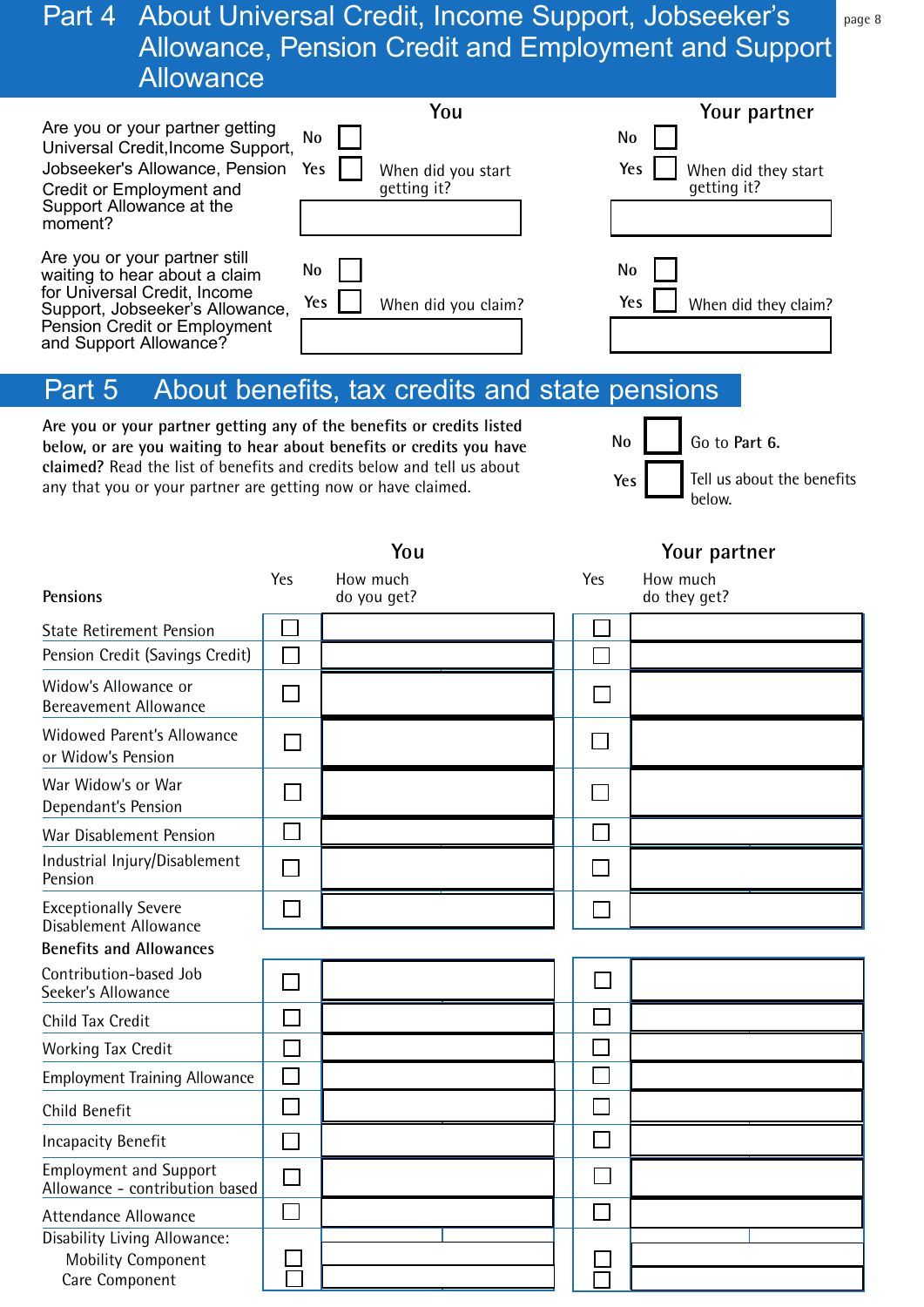# Part 5 About benefits, tax credits and state pensions page 9

|                                                                                                                                                                                                                                                                                  |                             | You                            |                             |                             | Your partner                             |                          |
|----------------------------------------------------------------------------------------------------------------------------------------------------------------------------------------------------------------------------------------------------------------------------------|-----------------------------|--------------------------------|-----------------------------|-----------------------------|------------------------------------------|--------------------------|
| Personal Independence Payment                                                                                                                                                                                                                                                    |                             |                                |                             |                             |                                          |                          |
| Carer's Allowance                                                                                                                                                                                                                                                                |                             |                                |                             |                             |                                          |                          |
| Severe Disablement Allowance                                                                                                                                                                                                                                                     |                             |                                |                             |                             |                                          |                          |
| Maternity Allowance                                                                                                                                                                                                                                                              |                             |                                |                             |                             |                                          |                          |
| Fostering Allowance                                                                                                                                                                                                                                                              |                             |                                |                             |                             |                                          |                          |
| <b>Universal Credit</b>                                                                                                                                                                                                                                                          |                             |                                |                             |                             |                                          |                          |
| Any other benefit, pension or<br>money from the government                                                                                                                                                                                                                       | $\mathbb{R}^2$              |                                |                             |                             |                                          |                          |
| Are you repaying a Social Fund<br>loan or overpayment for any of<br>these benefits?                                                                                                                                                                                              | No                          | Yes                            | If yes, which one?          |                             |                                          |                          |
| Have you or your partner<br>deferred (put off) receiving a<br>pension?                                                                                                                                                                                                           | No                          | Yes                            | If yes, please give details |                             |                                          |                          |
| Part 6                                                                                                                                                                                                                                                                           |                             | Income other than earnings     |                             |                             |                                          |                          |
| Do you or your partner have any money coming in (or expect to<br>have some money coming in) that you have not already told us<br>about on this form?<br>You do not need to tell us about payments from the Independent<br>Living Fund, the Eileen Trust or the Macfarlane Trust. |                             |                                | <b>No</b><br>Yes            | Go to Part 7.               | Complete the questions as below.         |                          |
| Private Pension 1 paid by                                                                                                                                                                                                                                                        | Yes                         | You<br>How much<br>do you get? | How often<br>is it paid?    | Yes                         | Your partner<br>How much<br>do they get? | How often<br>is it paid? |
|                                                                                                                                                                                                                                                                                  |                             |                                |                             |                             |                                          |                          |
| Private Pension 2 paid by                                                                                                                                                                                                                                                        |                             | Date of next increase          |                             |                             | Date of next increase                    |                          |
|                                                                                                                                                                                                                                                                                  |                             |                                |                             |                             |                                          |                          |
| Please attach separate sheet ifyou have more than 2 pensions                                                                                                                                                                                                                     |                             |                                |                             |                             |                                          |                          |
| Pension Protection Fund                                                                                                                                                                                                                                                          |                             | Date of next increase          |                             |                             | Date of next increase                    |                          |
| Payments                                                                                                                                                                                                                                                                         |                             |                                |                             |                             |                                          |                          |
| Annuities                                                                                                                                                                                                                                                                        |                             |                                |                             |                             |                                          |                          |
| Youth Training Scheme<br>payment or Training Credits                                                                                                                                                                                                                             |                             |                                |                             | $\mathcal{L}_{\mathcal{A}}$ |                                          |                          |
| Maintenance for you                                                                                                                                                                                                                                                              |                             |                                |                             |                             |                                          |                          |
| Maintenance for your child<br>- including CSA                                                                                                                                                                                                                                    | $\mathcal{L}_{\mathcal{A}}$ |                                |                             | $\sim$                      |                                          |                          |
| Student grant or loan                                                                                                                                                                                                                                                            | $\mathsf{L}$                |                                |                             | $\mathcal{L}_{\mathcal{A}}$ |                                          |                          |
| Payments from boarders                                                                                                                                                                                                                                                           | $\mathcal{L}_{\mathcal{A}}$ |                                |                             |                             |                                          |                          |
| Weekly amount from letting<br>or sub-letting part of a property                                                                                                                                                                                                                  |                             |                                |                             | $\Box$                      |                                          |                          |
| Payments from a charity                                                                                                                                                                                                                                                          | $\Box$                      |                                |                             | $\mathcal{L}_{\mathcal{A}}$ |                                          |                          |
| Any other income e.g. Redundancy<br>or Loan Protection Payments<br>(please give name)                                                                                                                                                                                            |                             |                                |                             |                             |                                          |                          |

We must see evidence of any money or pension coming in before we can decide how much Support you can get. Read the checklist at Part 15 to see what you can use as evidence.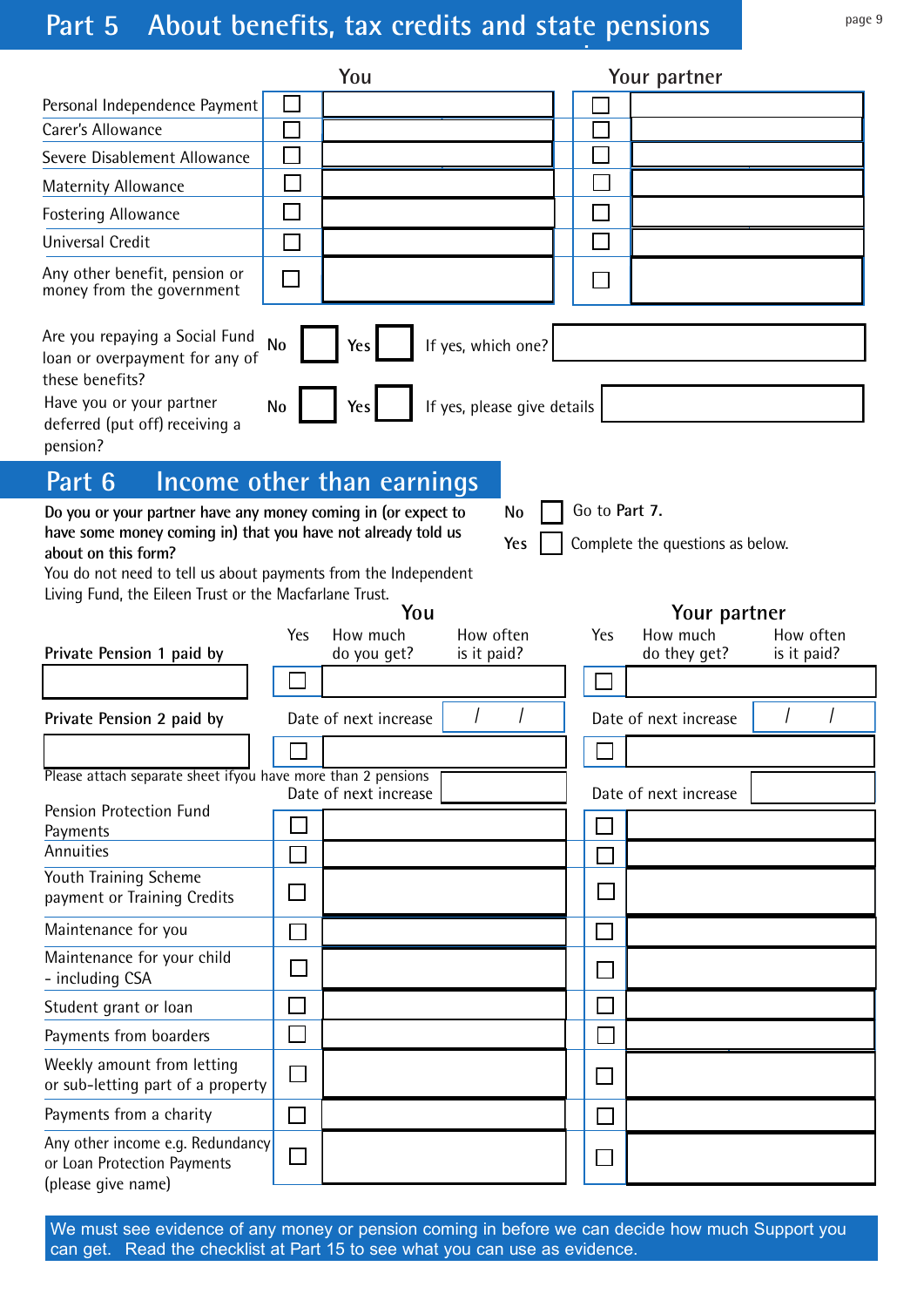| Part 7 About working for an employer                                                                              |                                                                                                   | page 10                                                                                                                                             |
|-------------------------------------------------------------------------------------------------------------------|---------------------------------------------------------------------------------------------------|-----------------------------------------------------------------------------------------------------------------------------------------------------|
| Do you or your partner work for<br>an employer?<br>Do you work for more than one<br>employer?                     | You<br>Go to Part 8.<br><b>No</b><br>Answer the questions<br>Yes<br>in this section.<br>No<br>Yes | Your partner<br>Go to Part 8.<br>No<br>Answer the questions<br>Yes<br>in this section.<br>No<br>Yes<br>Tell us about all the employers in an email. |
| What kind of work do you do?                                                                                      |                                                                                                   |                                                                                                                                                     |
| What is your employer's<br>name and address?                                                                      |                                                                                                   |                                                                                                                                                     |
| When did you start this job?                                                                                      |                                                                                                   |                                                                                                                                                     |
| How much do you get paid<br>before tax and National<br>Insurance are taken off?                                   |                                                                                                   |                                                                                                                                                     |
| How often do you get paid?                                                                                        |                                                                                                   |                                                                                                                                                     |
| How are you paid?<br>For example, in cash, by cheque<br>or straight into a bank or building<br>society account.   |                                                                                                   |                                                                                                                                                     |
| How many hours a week do you<br>usually work?                                                                     |                                                                                                   |                                                                                                                                                     |
| Give details of any regular<br>overtime, bonuses, commission<br>or tips.                                          |                                                                                                   |                                                                                                                                                     |
| Are you getting Sick Pay,<br>Maternity Pay, Paternity Pay or<br>Adoption Pay from your employer<br>at the moment? | No<br>Yes                                                                                         | <b>No</b><br>Yes                                                                                                                                    |
| When did it start?                                                                                                |                                                                                                   |                                                                                                                                                     |
| Do you pay into a private or<br>No<br>company pension scheme?                                                     | Yes<br>How much?<br>How often?                                                                    | No<br>Yes<br>How much?<br>How often?                                                                                                                |
|                                                                                                                   |                                                                                                   |                                                                                                                                                     |

**We must see 5 weekly, 3 fortnightly or 2 monthly consecutive of your most recent pay slips before we can decide how much Support you can get. Read the checklist at Part 15 to see what you can use as evidence.**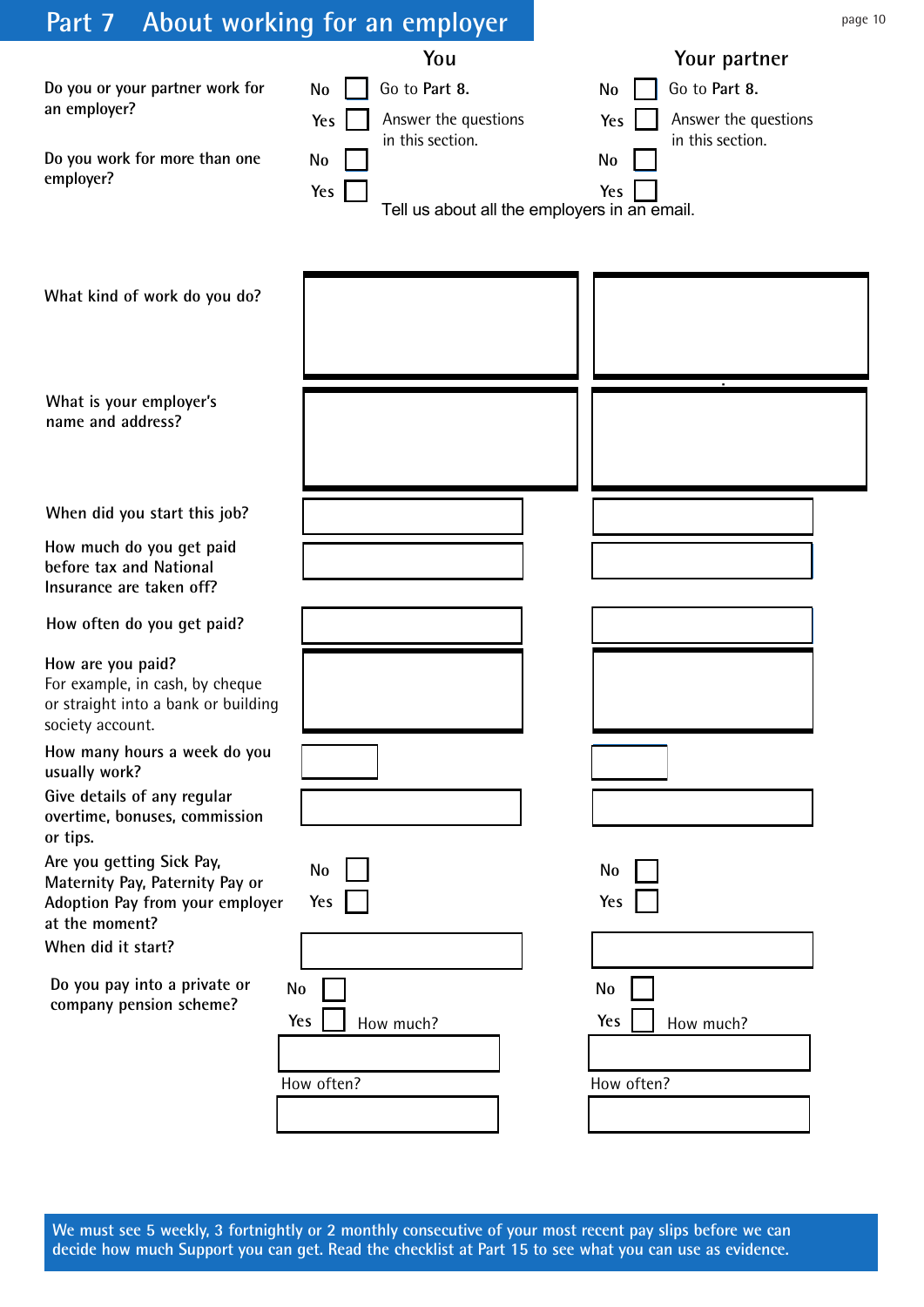# **Part 8 About being self-employed**

|                                                                                                  | You                                                                                                                                                                                                                                                                                                                                       | Your partner                                                        |
|--------------------------------------------------------------------------------------------------|-------------------------------------------------------------------------------------------------------------------------------------------------------------------------------------------------------------------------------------------------------------------------------------------------------------------------------------------|---------------------------------------------------------------------|
| Are you a company director?<br>If you answered 'Yes', you will<br>need to provide your payslips. | Yes<br>No                                                                                                                                                                                                                                                                                                                                 | No<br>Yes                                                           |
| Are you or your partner<br>self-employed?                                                        | Go to Part 9.<br><b>No</b><br>Answer the questions<br>Yes<br>on this page.<br>You must send us your trading accounts for the last financial year.<br>If you have only recently set up the business and do not have a full year's accounts,<br>we will need to see some other evidence of your income.<br>We will write to you about this. | Go to Part 9.<br>No<br>Answer the questions<br>Yes<br>on this page. |
| What kind of work do you do?                                                                     |                                                                                                                                                                                                                                                                                                                                           |                                                                     |
| When did the business start?                                                                     |                                                                                                                                                                                                                                                                                                                                           |                                                                     |
| What is the business address?                                                                    |                                                                                                                                                                                                                                                                                                                                           |                                                                     |
| Are there any other partners<br>in the business?                                                 | <b>No</b><br><b>Yes</b><br>Tell us their name<br>and address.                                                                                                                                                                                                                                                                             | Yes<br>No<br>Tell us their name<br>and address.                     |
| How many hours a week<br>do you usually work?                                                    |                                                                                                                                                                                                                                                                                                                                           |                                                                     |
| Do you get a Business<br>Start-up Allowance?                                                     | Yes<br>No<br>How much?<br>How often?                                                                                                                                                                                                                                                                                                      | Yes<br>No<br>How much?<br>How often?                                |
| Do you pay into a private<br>pension scheme?                                                     | <b>Yes</b><br>No<br>How much?<br>£<br>How often?                                                                                                                                                                                                                                                                                          | No<br>Yes<br>How much?<br>How often?                                |

**We must see evidence of your earnings before we can decide how much Support you can get. Read the checklist at Part 1**5 **to see what you can use as evidence.**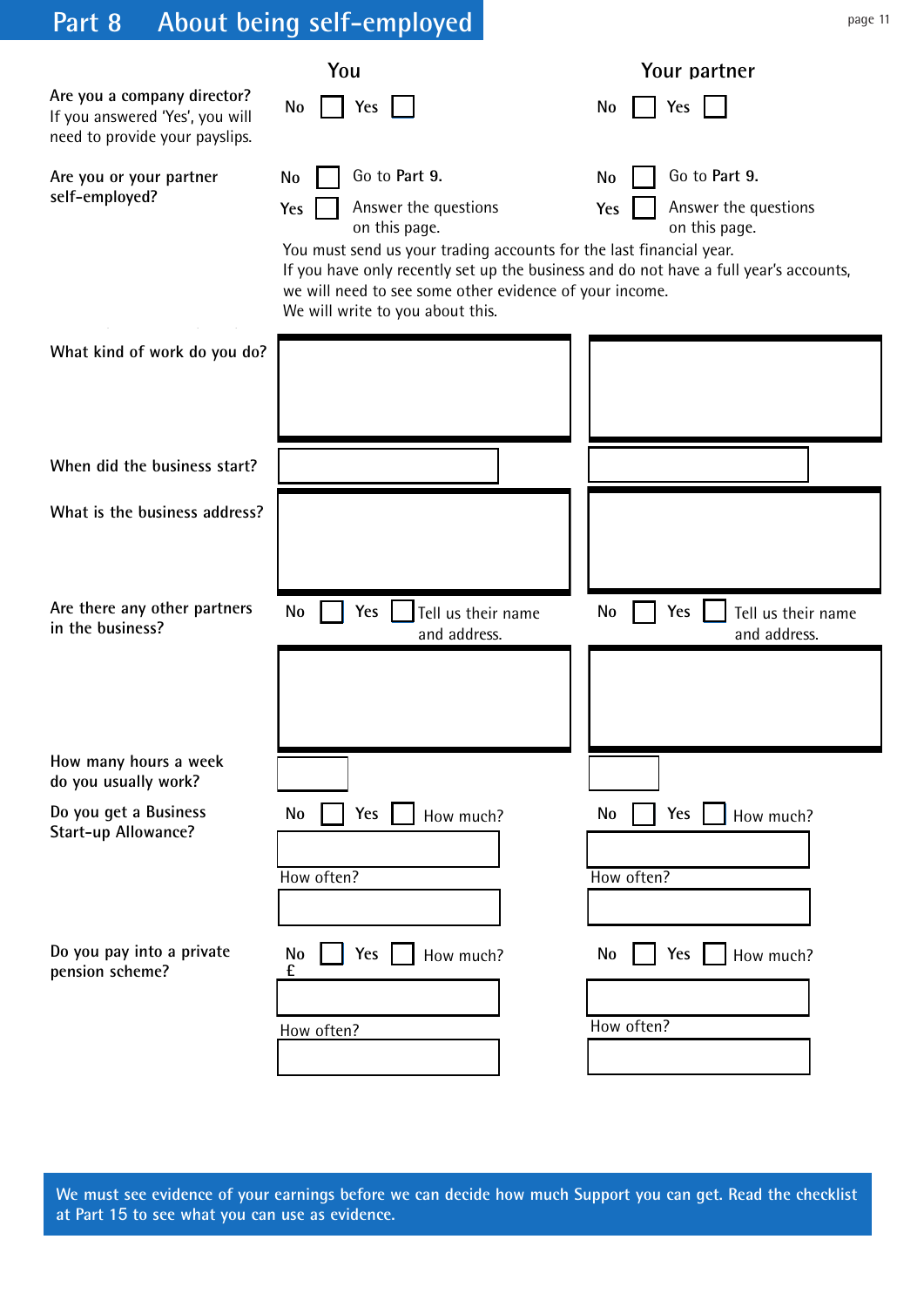| Part 9                                                                                                                                                   | About any other work                                                                                                                                                                           | page 12                                                                              |
|----------------------------------------------------------------------------------------------------------------------------------------------------------|------------------------------------------------------------------------------------------------------------------------------------------------------------------------------------------------|--------------------------------------------------------------------------------------|
| Do you or your partner do<br>any other work?<br>This could be voluntary work,<br>therapeutic work or any other<br>work.                                  | You<br>Go to Part 10.<br><b>No</b><br>Answer the questions on<br>Yes<br>this page.                                                                                                             | Your partner<br>Go to Part 10.<br>No<br>Answer the questions on<br>Yes<br>this page. |
| What other work do you do?                                                                                                                               |                                                                                                                                                                                                |                                                                                      |
| What is the name and<br>address of the person you do<br>this work for?                                                                                   |                                                                                                                                                                                                |                                                                                      |
| When did you start this work?                                                                                                                            |                                                                                                                                                                                                |                                                                                      |
| How many hours a week do<br>you usually work?                                                                                                            |                                                                                                                                                                                                |                                                                                      |
| Do you get paid for this work ? No                                                                                                                       |                                                                                                                                                                                                | No                                                                                   |
|                                                                                                                                                          | How much?<br>Yes                                                                                                                                                                               | How much?<br>Yes                                                                     |
|                                                                                                                                                          | How often?                                                                                                                                                                                     | How often?                                                                           |
|                                                                                                                                                          |                                                                                                                                                                                                |                                                                                      |
|                                                                                                                                                          | We must see evidence of any earnings before we can decide how much Support you can get.<br>Read the checklist at Part 15 to see what you can use as evidence.                                  |                                                                                      |
|                                                                                                                                                          | Part 10 About bank accounts, savings, investments and property                                                                                                                                 |                                                                                      |
|                                                                                                                                                          | You                                                                                                                                                                                            | Your partner                                                                         |
| Do you or your partner have any<br>bank accounts, savings, property<br>or investments in the UK or abroad?                                               | Go to part 11<br>No<br>Answer all the questions in this part.<br>Yes                                                                                                                           | No<br>Yes                                                                            |
|                                                                                                                                                          | This includes cash, current accounts and savings accounts with a bank or building society, post office accounts,<br>Premium Bonds, National Savings Certificates, stocks, shares and property. |                                                                                      |
| in one name or jointly held with anyone else.                                                                                                            | Please answer these questions for yourself and your partner. Please include empty and overdrawn accounts, whether<br>Account number/name/other details                                         | Partner's<br>Your                                                                    |
| Do you have bank, building<br>society or post office accounts?<br>(including current accounts)<br>If yes, please tell us the balance<br>of your accounts | <b>No</b><br>Yes                                                                                                                                                                               | balance/value<br>balance/value                                                       |
|                                                                                                                                                          |                                                                                                                                                                                                |                                                                                      |

We may ask to see evidence of all capital, savings and investments. Read the checklist at Part 15 to see what you can use as evidence.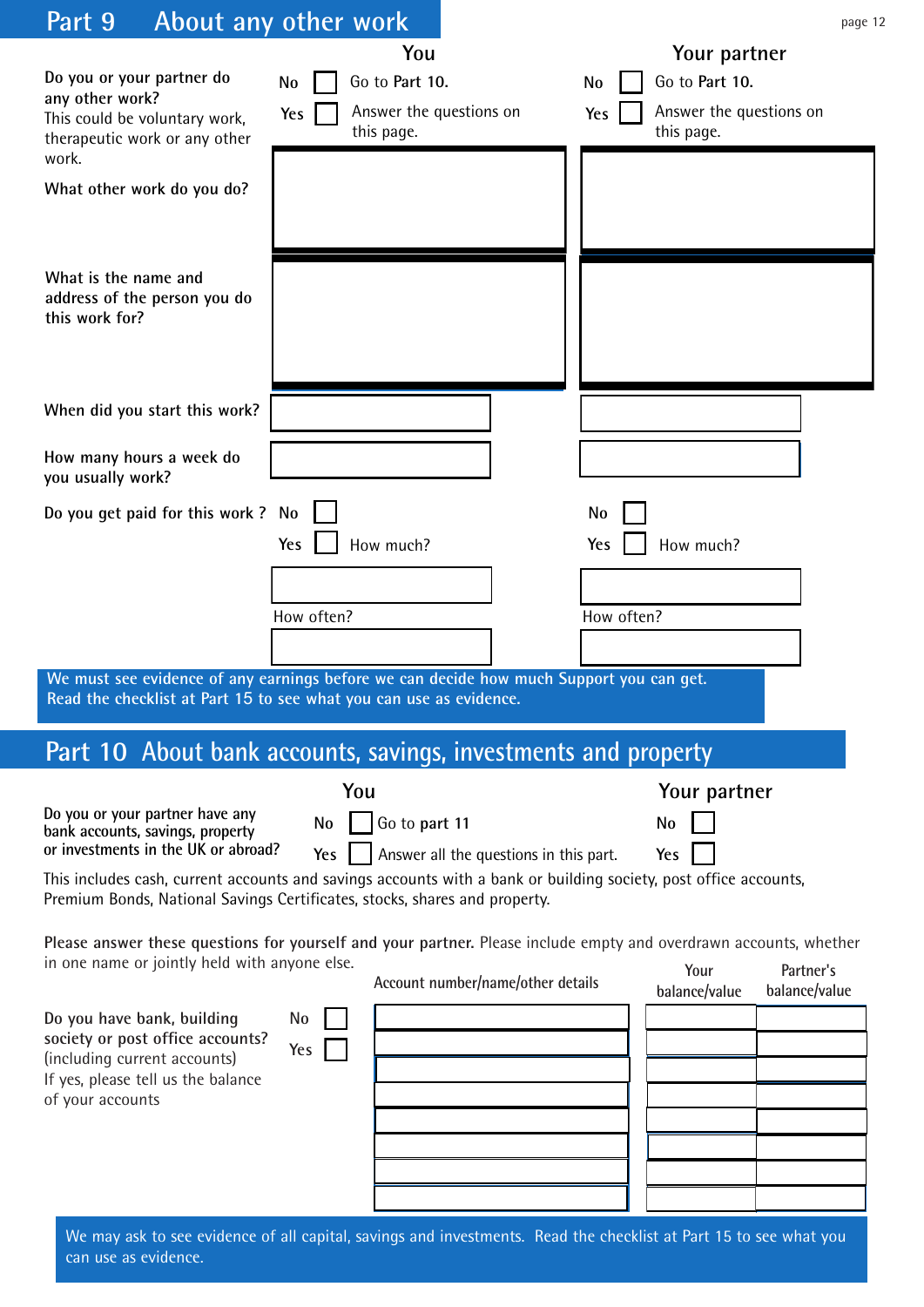|                                                                                                                                                                                                                                                               | Part 10 About bank accounts, savings, investments and property | page 13     |
|---------------------------------------------------------------------------------------------------------------------------------------------------------------------------------------------------------------------------------------------------------------|----------------------------------------------------------------|-------------|
|                                                                                                                                                                                                                                                               | Name                                                           | Number held |
| Do you have stocks, shares,<br>unit trusts?<br>If yes, list the names of<br>investments and number of<br>shares held.                                                                                                                                         | <b>No</b><br>Yes                                               |             |
| Do you have National<br>Savings Certificates?<br>If yes, list the issue, purchase<br>date and number of units.                                                                                                                                                | No<br>Yes                                                      |             |
| Do you have other<br>investments, redundancy<br>payments, premium bonds,<br>Tessas, ISAs, SAYE, cash etc?<br>If yes, please give details.<br>(Please also use this space if<br>you need to tell us more about<br>any of the above savings.)                   | <b>No</b><br>Yes                                               |             |
| Have you or your partner<br>received any backdated<br>benefit or deferred<br>payments, such as State<br>pension, which you have<br>added to your savings?                                                                                                     | <b>No</b><br>Yes<br>If 'Yes' please give details.              |             |
| Do you or your partner own<br>or partly own any property or<br>land except the home you live in,<br>either in the UK or abroad?<br>Tick 'Yes', even if you have a<br>mortgage or loan for the<br>property or land. This includes<br>jointly owned properties. | No<br>Yes<br>What is the address?                              |             |
| How much is it worth?                                                                                                                                                                                                                                         |                                                                |             |
| If you have a mortgage or loan for<br>this, how much is left to repay?                                                                                                                                                                                        |                                                                |             |
| Have you or your partner<br>received a compensation<br>payment relating to the                                                                                                                                                                                | No<br>Yes                                                      |             |

**payment relating to the Second World War?**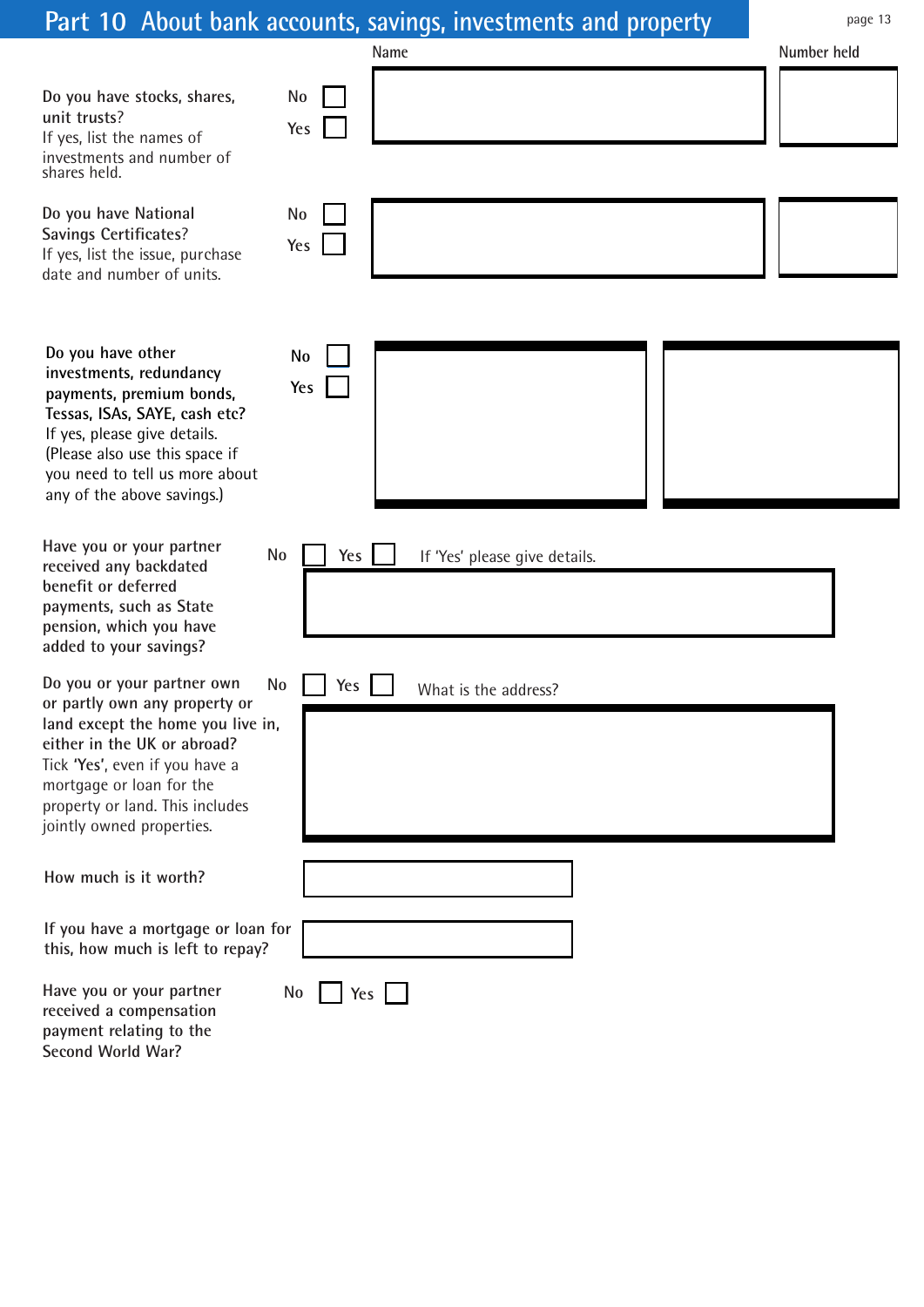## **Part 11 About where you live example 20 and 20 years 14 and 20 years 14**

| Who is liable for council tax<br>at this address?                                                                                                                                                                 |                                                                                                                                                       |
|-------------------------------------------------------------------------------------------------------------------------------------------------------------------------------------------------------------------|-------------------------------------------------------------------------------------------------------------------------------------------------------|
| Please tick to show if the<br>property is let as:<br>furnished<br>partly furnished<br>minimally furnished<br>unfurnished                                                                                          | This means completely furnished.<br>This means some furniture, but not all.<br>This means just two or three items.<br>This means no furniture at all. |
| Do you use your<br>home for business purposes?<br>Do you have a main home<br>somewhere else?<br>If your main home is<br>somewhere else in the UK<br>or abroad, tick 'Yes', even if<br>you do not pay rent for it. | <b>No</b><br>Yes<br>No<br>What is the address?<br>Yes                                                                                                 |

## **Part 12 Your Council Tax Support Award**

**We will write to you about your Council Tax Support award. If you are awarded Council Tax Support, your Council Tax bill will be reduced and you will be sent a new bill with details about the amount you have to pay.**

**We may contact you occasionally about your claim. Usually, we will send you a letter, however, if you are happy to be contacted by email as well, please enter your email address below.**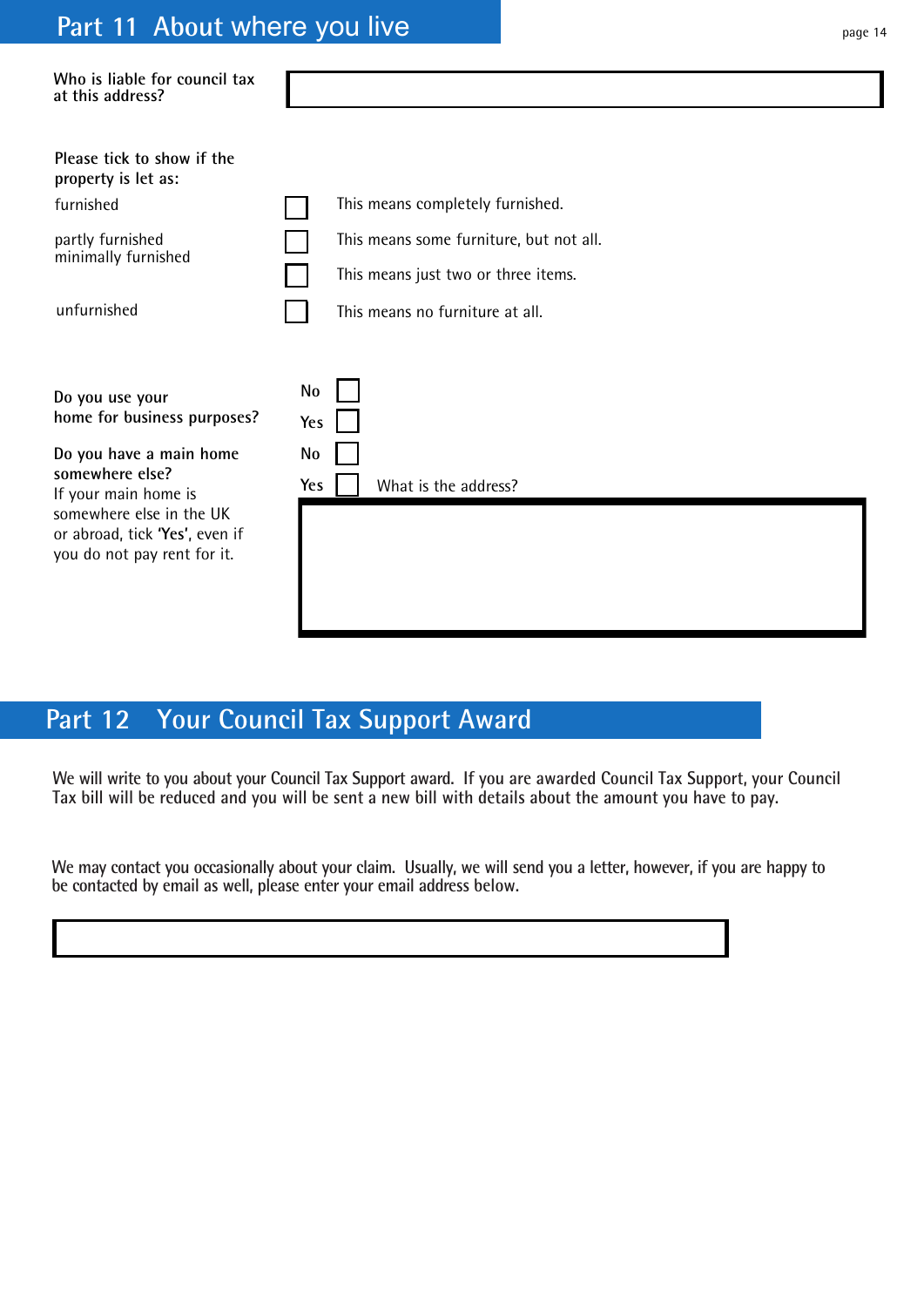Use the box below to tell us anything else you think we should know about.

## Part 14 Declaration

**Even if someone else has partly or fully filled in this form for you, you MUST sign this declaration if you can. If you have a partner, it would be helpful if they sign below to confirm that all the details about them are correct. Please read this declaration carefully before you sign and date it. I understand the following:**

- If I give information that is incorrect or incomplete, you may take action against me. This may include court action.
- You will use the information I have provided to process my claim for Council Tax Support, or to assess any discount or grant for Council services. You may check the information with other sources as the law allows.
- You may use any information I have provided for this and any other claim for social security benefits that I have made or may make. This includes any Discretionary Housing Payment. You may give some information to other government organisations, such as government departments and local councils, if the law allows this. The council may share data with the government in order to combat fraud and reduce error and this includes the use of tracing agents.

I know I must let the Council's Benefit Section know immediately in writing about any change in my circumstances or the circumstances of anyone living with me, which might affect my claim. If I do not, you may take action

against me. This may include court action.

I declare that this is my claim for Council Tax Support and the information I have given on this form is correct and complete. I authorise the Council to make any necessary enquiries to check that the information is true and correct.

Please tick the box to confirm that you have read and understood the declaration, and understand your responsibilities to report any changes in your circumstances to the Council.



Date

**If this form has been partly or fully filled in by someone who is not the person claiming, please tell us why you are** filling in this form for the person claiming.

As far as possible, I have confirmed with the person claiming that the answers I have written on this form are correct. If I am making this claim on behalf of the above person, I understand that I am liable for what I have written on the form and accept that the declaration applies to me.

**Name of the person who filled in the form Signature of the person Relationship to the person claiming Date**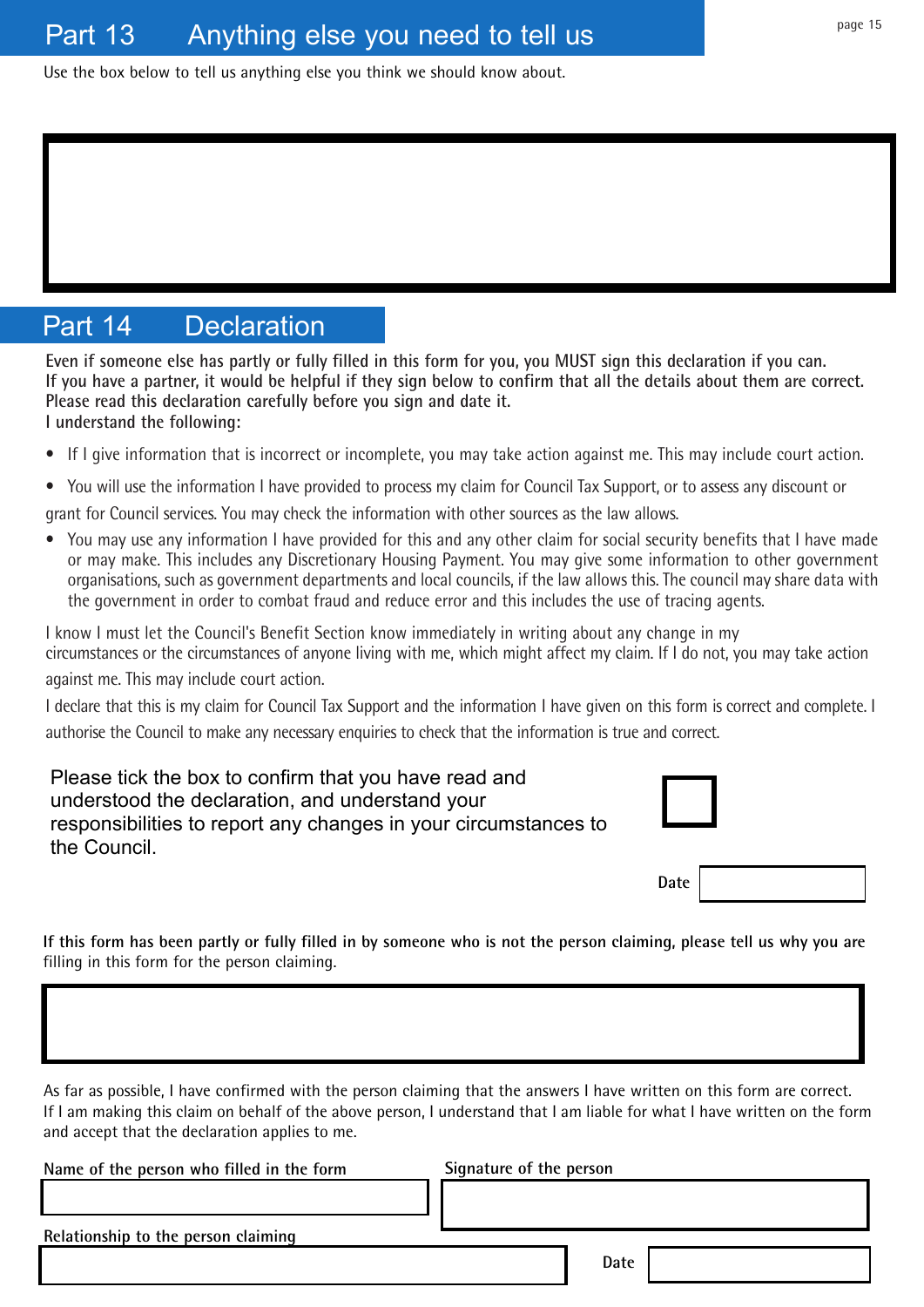If you know or suspect someone is committing benefit fraud, you can report them direct without having to give your name or details by:

- writing to the Council
- phoning: 01442 228291 or National Hotline number 0800 854 440;
- e-mailing to FraudHotline@dacorum.gov.uk; or going on our website: www.dacorum.gov.uk

## **Part 15 Checklist**

**If you do not provide all the evidence we need, we might not be able to reduce your Council Tax. We need the same evidence for your partner, if you have one, and for any other adults living in your home.**

If you cannot send the evidence we need at the moment, send the form back to us now and send the evidence later. We can start to process your claim, **but we will not be able to make any award until we have all the evidence. Please tell us now in Part 13 if you cannot supply the evidence within one month.**

- **Evidence of identity** This is usually anything that has your full name and date of birth on it
- **Evidence of your National Insurance Number** This could be any document that has your National Insurance Number on it
- **Evidence of savings, investments and property** This means all of your bank accounts, savings accounts, shares, premium bonds or other investments or property. We will need to see the last 2 months statements for any accounts.
- **Evidence of earnings for all adults in the property** We need to see your payslips (your last 5 if you are paid weekly, your last 3 if you are paid every 2 weeks or your last 2 if you are paid monthly). If you are self-employed, you will need to complete an additional form. Please contact us so that we can send you one.
- **Evidence of other income**  this means money from pensions or gifts of money that people have given to you.
- **Evidence of benefits, Tax Credits or Pension Credit**  any letters from the DWP or HMRC confirming how much you get.
- **Evidence of other money you pay out**  this means receipts from registered child carers or financial help you give to a student.

#### Please now email your completed form to benefits@dacorum.gov.uk

**•** If you would like us to discuss your claim with someone else who is helping you, you will need to complete a third party authorisation form. Please contact us so that we can send you one.